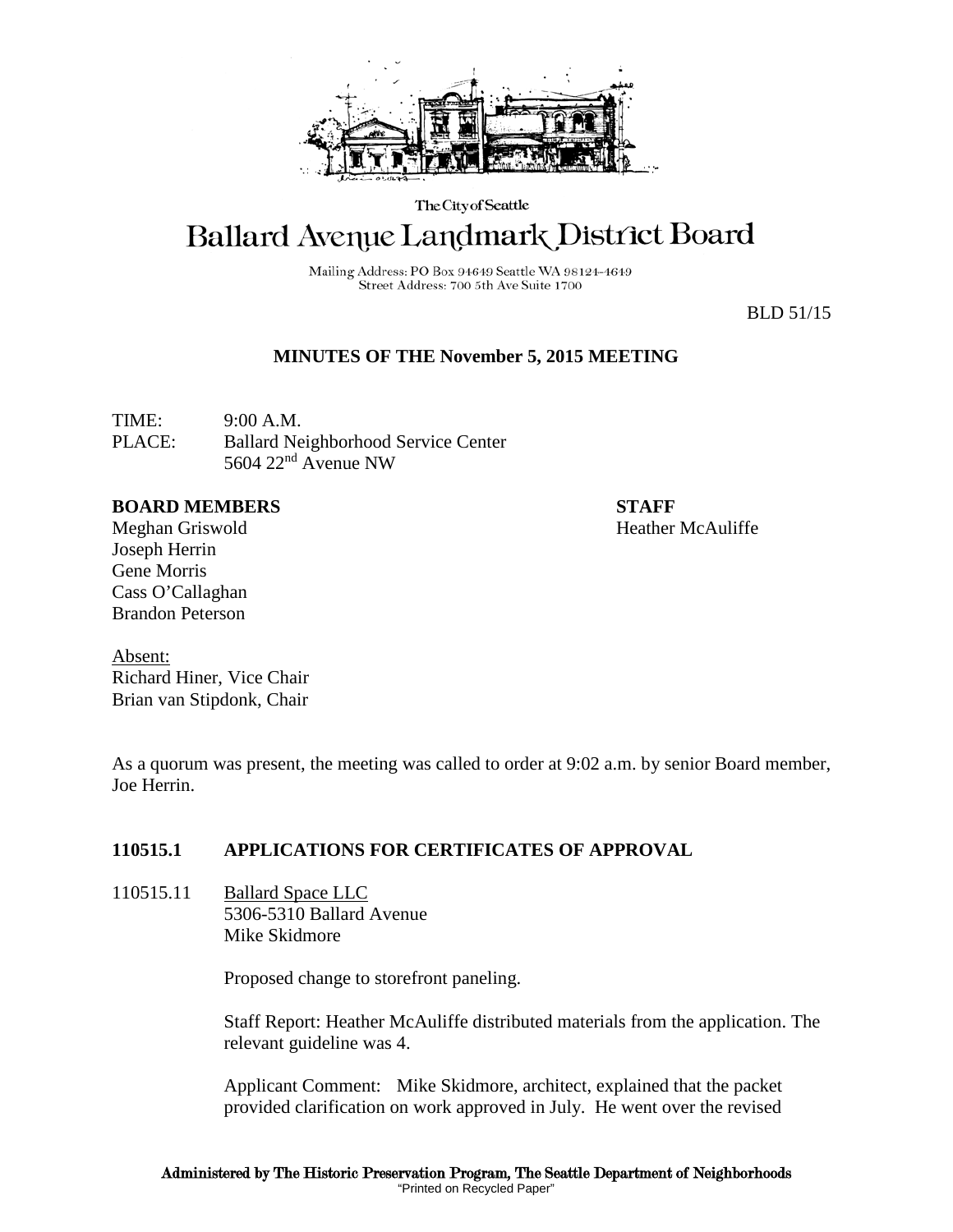storefront details. He explained that two layers of trim would be added to the paneling, in order to provide more depth.

Public Comment: There were no comments from the public.

Board Discussion: Board members concurred that the application met Guidelines 4 and 15 d.

Motion: Brandon Peterson made a motion to approve the application as presented.

MM/SC/BP/JH 5-0-0

#### **110515.2 BOARD BRIEFINGS**

110515.21 DPD, SDOT – Ballard Urban Design and Transportation Framework (UDTF) /Move Ballard: Ballard Ave NW and NW 22<sup>nd</sup> Ave Draft Street Concepts Aditi Kambuj, DPD, Christopher Yake, SDOT

> Briefing on Ballard UDTF and Move Ballard process and summary of recommendations. Seek feedback on initial direction of "festival street" design concepts for Ballard Ave NW and 22nd Ave NW.

Aditi Kambuj and David Goldberg from the City of Seattle Department of Planning & Development (DPD) presented conceptual plans to turn Ballard and 22<sup>nd</sup> Ave NW into festival streets. The streets would be closed periodically to support events. They discussed outreach to the community that was recently completed, and explained that implementation would start soon. There would be improvements to the right-of-ways to improve pedestrian safety, such as widening sidewalks, upgrading ADA ramps, adding pedestrian lighting, and adding landscaping elements.

Brian Regan, property owner, asked about increased parking opportunities. The presenters clarified that it was not within the scope of their project.

There was a discussion about the possibility of widening the sidewalks on Ballard Avenue. It was advised that the city find a solution that does not require changing their width, such as moving parking over to increase protected space for walking.

Mike Peck, property owner, spoke in support of changing Ballard Avenue into a festival street. He advised preserving character of the street.

Ginny Ruffner, property owner, wanted to know if the tree pits would receive grates. DPD staff confirmed that no grates would be installed.

Cass O'Callaghan expressed concerns about pedestrian safety at the intersection of NW  $56<sup>th</sup>$  $& 22<sup>nd</sup>$  Ave NW.